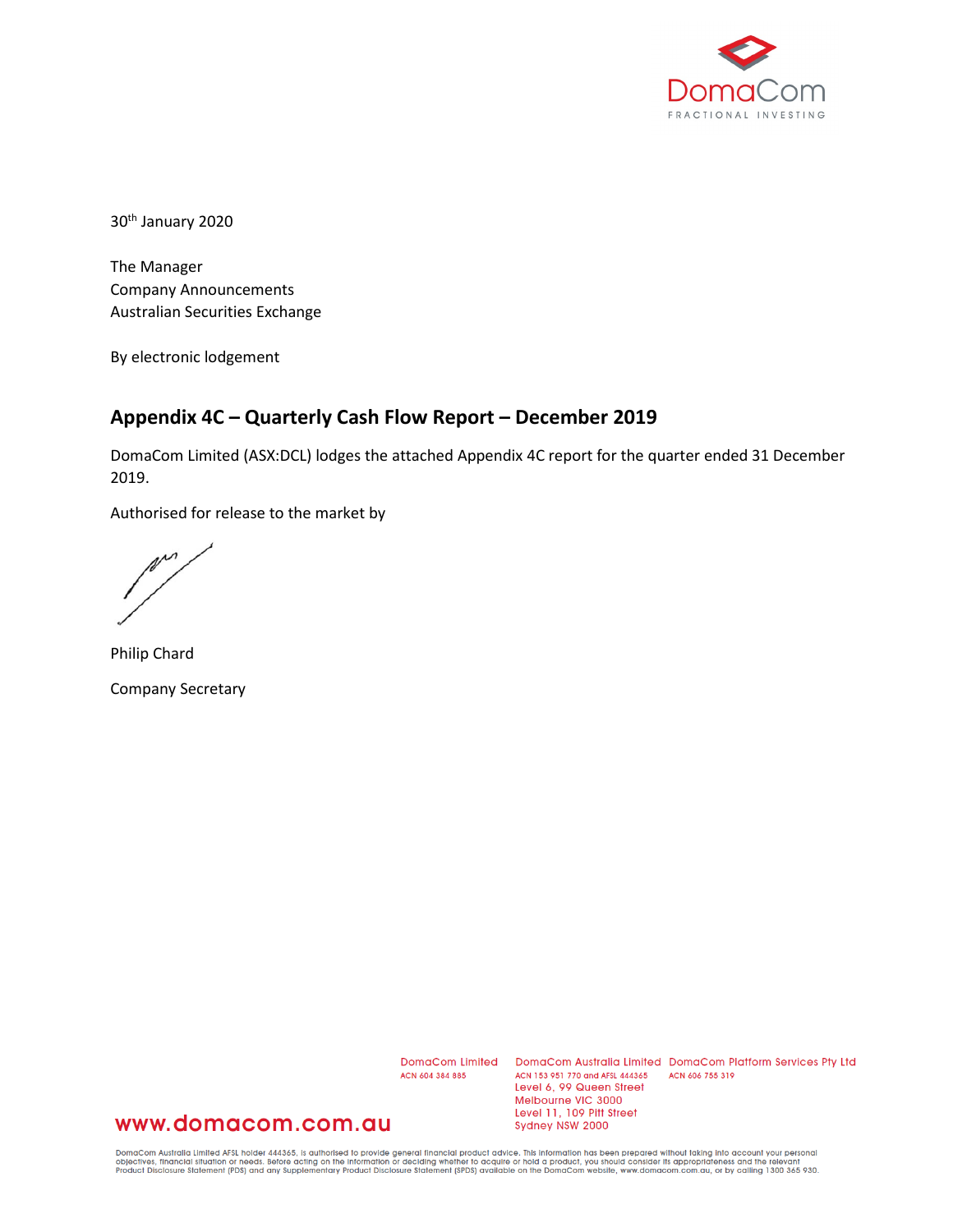*+Rule 4.7B*

# **Appendix 4C**

# **Quarterly report for entities subject to Listing Rule 4.7B**

Introduced 31/03/00 Amended 30/09/01, 24/10/05, 17/12/10, 01/09/16

### **Name of entity**

DomaCom Limited (ASX Code: DCL)

**ABN Quarter ended ("current quarter")**

69 604 384 885 31 December 2019

|     | <b>Consolidated statement of cash flows</b>         | <b>Current quarter</b><br>\$A'000 | Year to date<br>(6 months)<br>\$A'000 |
|-----|-----------------------------------------------------|-----------------------------------|---------------------------------------|
| 1.  | Cash flows from operating activities                |                                   |                                       |
| 1.1 | Receipts from customers                             | 94                                | 182                                   |
| 1.2 | Payments for                                        |                                   |                                       |
|     | research and development<br>(a)                     |                                   |                                       |
|     | (b)<br>product manufacturing and operating<br>costs | (57)                              | (114)                                 |
|     | advertising and marketing<br>(c)                    | (145)                             | (259)                                 |
|     | leased assets<br>(d)                                | (35)                              | (58)                                  |
|     | staff costs<br>(e)                                  | (466)                             | (893)                                 |
|     | (f)<br>administration and corporate costs           | (371)                             | (791)                                 |
| 1.3 | Dividends received (see note 3)                     |                                   |                                       |
| 1.4 | Interest received                                   | 2                                 | 3                                     |
| 1.5 | Interest and other costs of finance paid            | (140)                             | (280)                                 |
| 1.6 | Income taxes paid                                   |                                   |                                       |
| 1.7 | Government grants and tax incentives                | 394                               | 394                                   |
| 1.8 | Other (provide details if material)                 |                                   |                                       |
| 1.9 | Net cash from / (used in) operating<br>activities   | (724)                             | (1,816)                               |

|    | Cash flows from investing activities |  |
|----|--------------------------------------|--|
| 21 | Payments to acquire:                 |  |
|    | (a) property, plant and equipment    |  |
|    | businesses (see item 10)<br>(b)      |  |
|    | investments<br>(C)                   |  |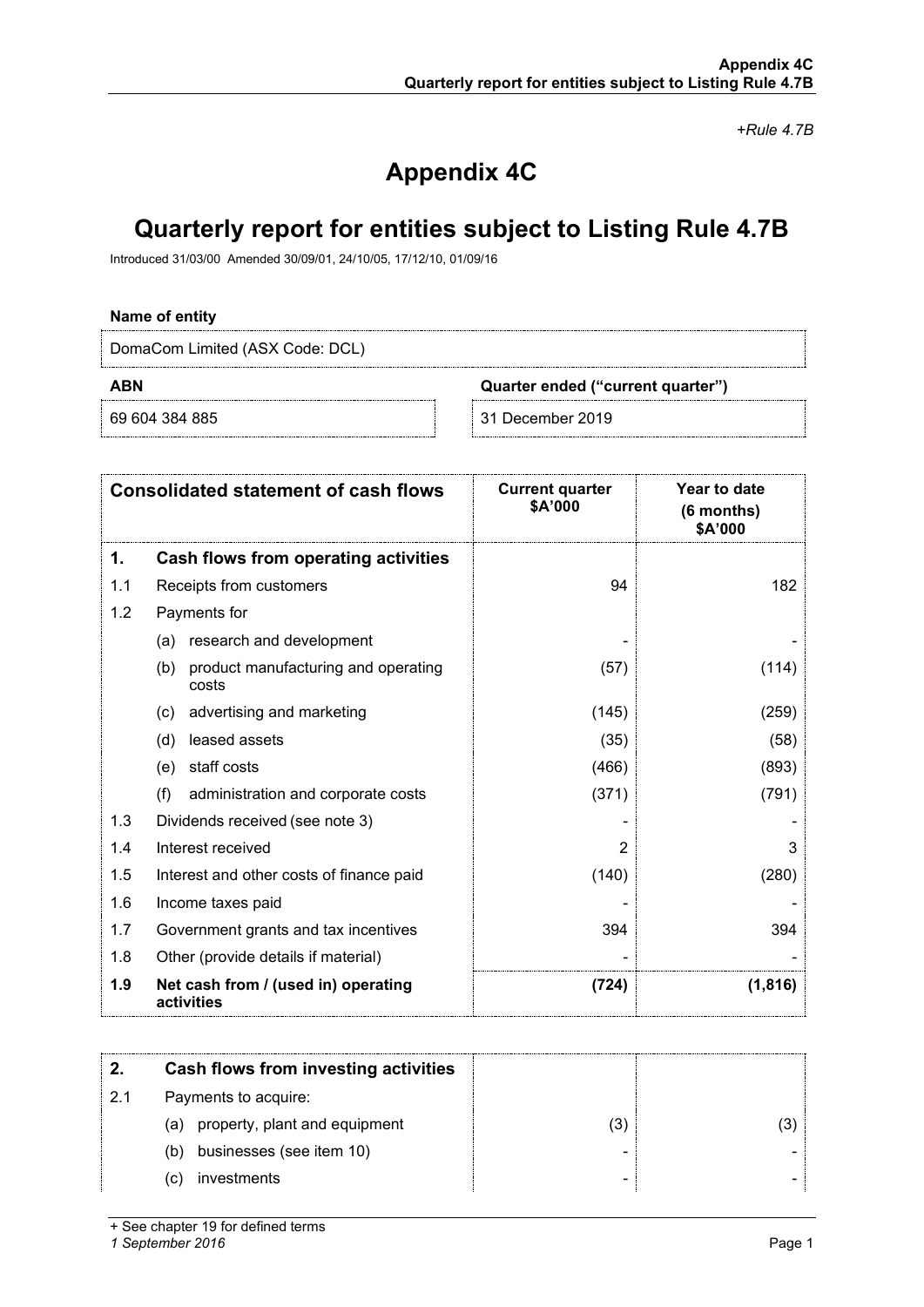|                  | <b>Consolidated statement of cash flows</b>                                     | <b>Current quarter</b><br>\$A'000 | Year to date<br>$(6$ months)<br>\$A'000 |
|------------------|---------------------------------------------------------------------------------|-----------------------------------|-----------------------------------------|
|                  | (d)<br>intellectual property                                                    |                                   |                                         |
|                  | other non-current assets (payments for<br>(e)<br>capitalised development costs) | (141)                             | (297)                                   |
| $2.2\phantom{0}$ | Proceeds from disposal of:                                                      |                                   |                                         |
|                  | property, plant and equipment<br>(a)                                            |                                   |                                         |
|                  | businesses (see item 10)<br>(b)                                                 |                                   |                                         |
|                  | investments<br>(c)                                                              |                                   | 34                                      |
|                  | (d)<br>intellectual property                                                    |                                   |                                         |
|                  | other non-current assets<br>(e)                                                 |                                   |                                         |
| 2.3              | Cash flows from loans to other entities                                         | (696)                             | (696)                                   |
| 2.4              | Dividends received (see note 3)                                                 |                                   |                                         |
| 2.5              | Other (provide details if material)                                             |                                   |                                         |
| 2.6              | Net cash from / (used in) investing<br>activities                               | (840)                             | (962)                                   |

| 3.   | Cash flows from financing activities                                           |       |       |
|------|--------------------------------------------------------------------------------|-------|-------|
| 3.1  | Proceeds from issues of shares                                                 | 2,999 | 6,107 |
| 3.2  | Proceeds from issue of convertible notes                                       |       |       |
| 3.3  | Proceeds from exercise of share options                                        |       |       |
| 3.4  | Transaction costs related to issues of<br>shares, convertible notes or options | (102) | (168) |
| 3.5  | Proceeds from borrowings                                                       |       |       |
| 3.6  | Repayment of borrowings                                                        | (200) |       |
| 3.7  | Transaction costs related to loans and<br>borrowings                           |       |       |
| 3.8  | Dividends paid                                                                 |       |       |
| 3.9  | Other (provide details if material)                                            |       |       |
| 3.10 | Net cash from / (used in) financing<br>activities                              | 2,697 | 5,739 |

|     | Net increase / (decrease) in cash and<br>cash equivalents for the period |       |         |
|-----|--------------------------------------------------------------------------|-------|---------|
| 4.1 | Cash and cash equivalents at beginning of<br>quarter/year to date        | 2.597 | 769     |
| 4.2 | Net cash from / (used in) operating<br>activities (item 1.9 above)       | (724) | (1.816) |
| 4.3 | Net cash from / (used in) investing activities<br>(item 2.6 above)       | (840) | '962    |
| 4.4 | Net cash from / (used in) financing activities<br>(item 3.10 above)      | 2,697 | 5.739   |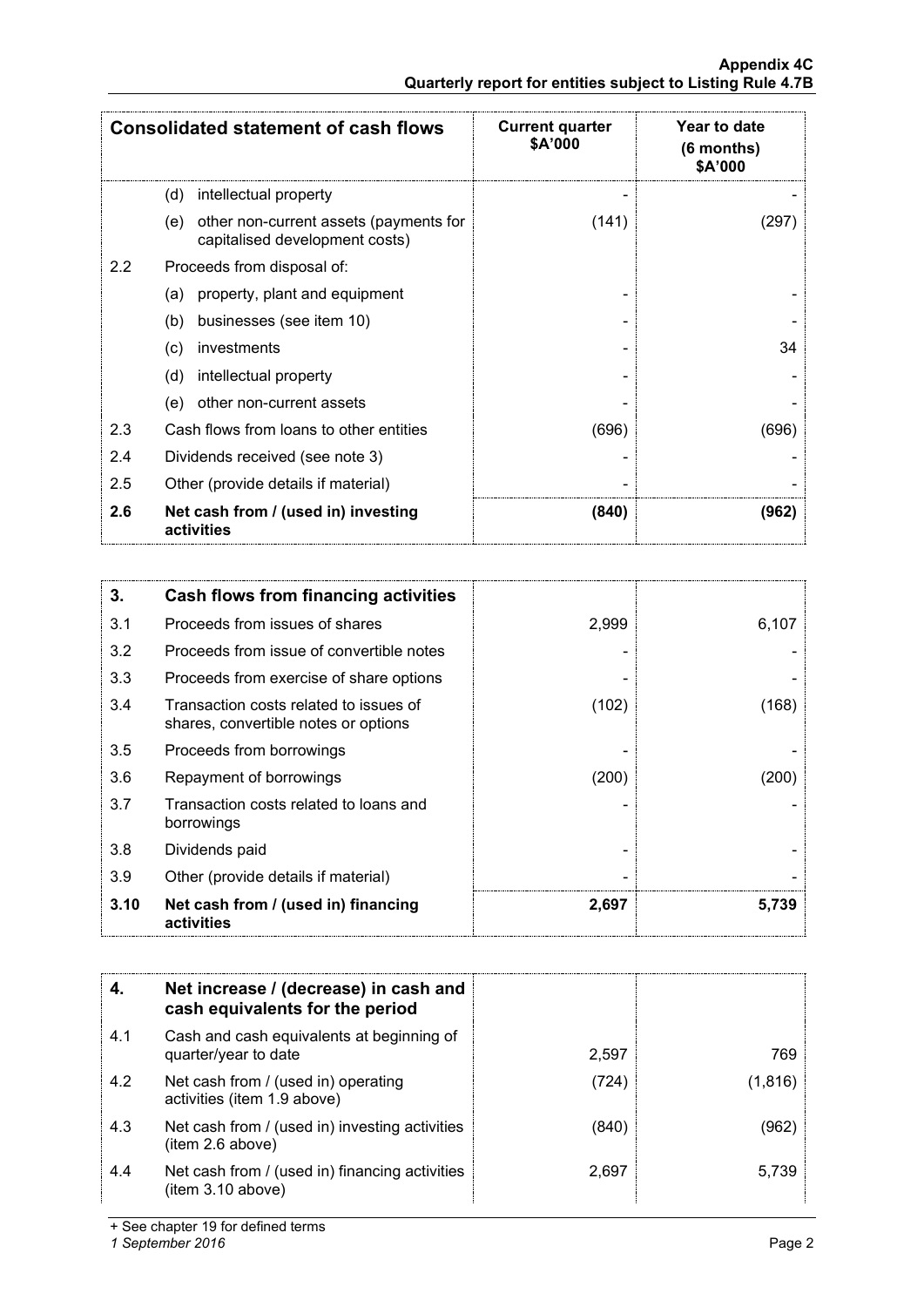|     | Consolidated statement of cash flows                 | <b>Current quarter</b><br>\$A'000 | Year to date<br>(6 months)<br>\$A'000 |
|-----|------------------------------------------------------|-----------------------------------|---------------------------------------|
| 4.5 | Effect of movement in exchange rates on<br>cash held | -                                 |                                       |
| 46  | Cash and cash equivalents at end of<br>quarter       | 3.730                             | -730                                  |

| 5.  | Reconciliation of cash and cash<br>equivalents<br>at the end of the quarter (as shown in the<br>consolidated statement of cash flows) to the<br>related items in the accounts | <b>Current quarter</b><br>\$A'000 | <b>Previous quarter</b><br>\$A'000 |
|-----|-------------------------------------------------------------------------------------------------------------------------------------------------------------------------------|-----------------------------------|------------------------------------|
| 5.1 | <b>Bank balances</b>                                                                                                                                                          | 3.690                             | 2.557                              |
| 5.2 | Call deposits                                                                                                                                                                 |                                   |                                    |
| 5.3 | <b>Bank overdrafts</b>                                                                                                                                                        |                                   |                                    |
| 5.4 | Other (1 Month Term Deposit)                                                                                                                                                  | 40                                |                                    |
| 5.5 | Cash and cash equivalents at end of<br>quarter (should equal item 4.6 above)                                                                                                  | 3.730                             | 2.597                              |

## **6.** Payments to directors of the entity and their associates Current quarter

- 6.1 Aggregate amount of payments to these parties included in item 1.2
- 6.2 Aggregate amount of cash flow from loans to these parties included in item 2.3
- 6.3 Include below any explanation necessary to understand the transactions items 6.1 and 6.2

Payment of remuneration to executive and non-executive directors and their related parties.

### **7. Payments to related entities of the entity and their associates**

- 7.1 Aggregate amount of payments to these parties included in item 1.2
- 7.2 Aggregate amount of cash flow from loans to these parties included in item 2.3
- 7.3 Include below any explanation necessary to understand the transactions included in items 7.1 and 7.2

DomaCom Australia, a subsidiary of DomaCom Limited, operates the DomaCom Fund. The DomaCom Fund is a separate legal entity with separate investors. It is designated a related party as DomaCom Australia is the Investment Manager. As part of facilitating the completion of the Avery's Green property development being carried out for a sub-Fund within the DomaCom Fund, DomaCom Australia paid a limited number of supplier invoices totalling \$695,600 on behalf of the sub-Fund. These amounts will be reimbursed once Stage 1 of the project completes anticipated to occur at the end of March 2020.

| (204)         |  |
|---------------|--|
|               |  |
|               |  |
| s included in |  |
|               |  |

**\$A'000**



+ See chapter 19 for defined terms *1 September 2016* Page 3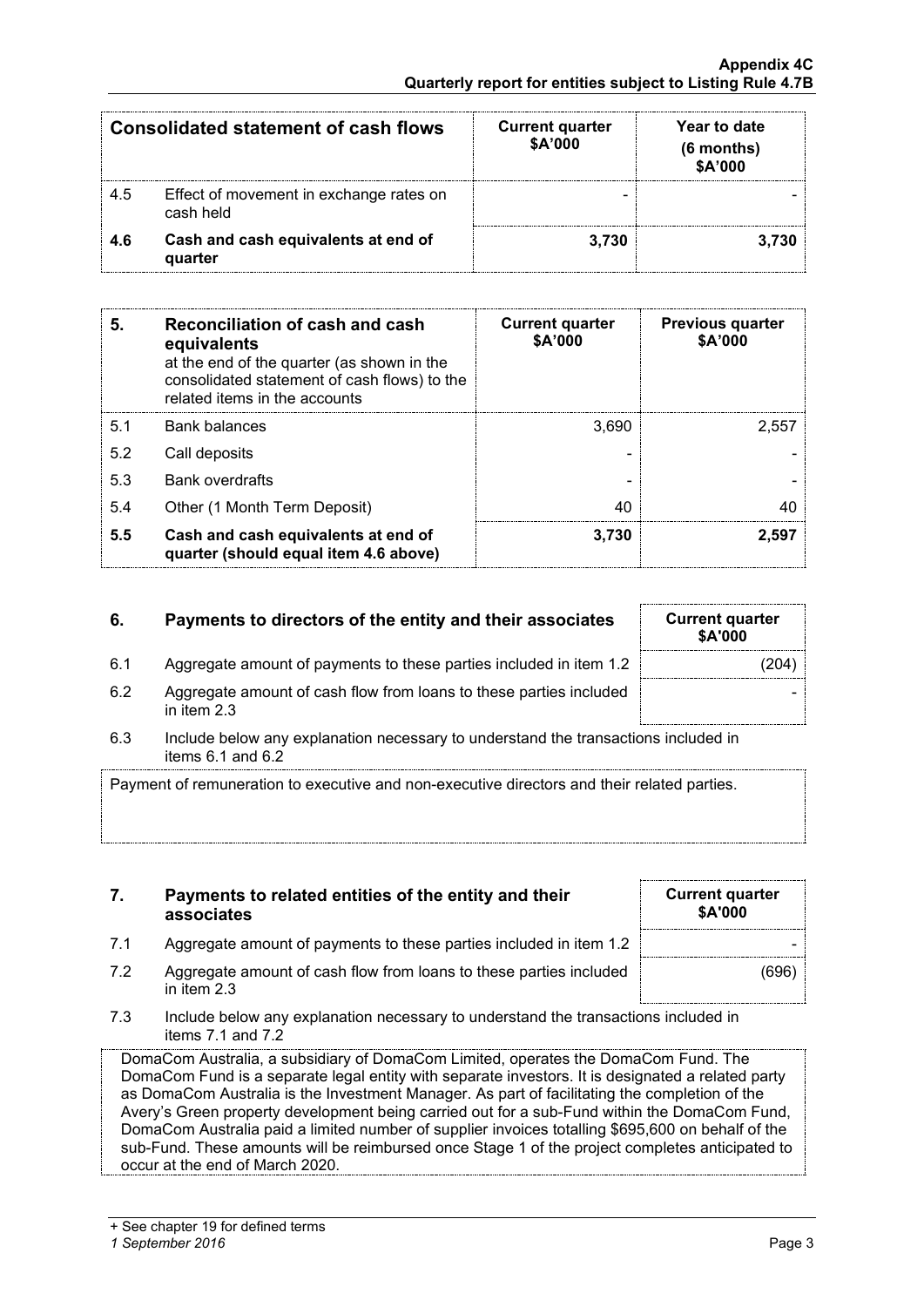| 8. | <b>Financing facilities available</b> |
|----|---------------------------------------|
|    | Add notes as necessary for an         |
|    | understanding of the position         |

- 8.1 Loan facilities
- 8.2 Credit standby arrangements
- $8.3$  Other (please specify)

| <b>Total facility amount</b><br>at quarter end<br>\$A'000 | Amount drawn at<br>quarter end<br>\$A'000 |
|-----------------------------------------------------------|-------------------------------------------|
|                                                           |                                           |
|                                                           |                                           |
| See below                                                 | See below                                 |

8.4 Include below a description of each facility above, including the lender, interest rate and whether it is secured or unsecured. If any additional facilities have been entered into or are proposed to be entered into after quarter end, include details of those facilities as well.

\$650,000 was raised through the issue of unsecured 3 Year Convertible Notes on 25 January 2018 to various note holders with an annual coupon of 10% payable quarterly in arrears.

\$2,950,000 was raised through the issue of secured 2 Year Convertible Notes on 7 December 2018 to Thundering Herd Fund No.1 and Thundering Herd Pty Ltd with an annual coupon of 15% payable quarterly in arrears.

| 9.  | <b>Estimated cash outflows for next quarter</b>    | <b>SA'000</b> |
|-----|----------------------------------------------------|---------------|
| 9.1 | Research and development                           |               |
| 9.2 | Product manufacturing and operating costs          | 52            |
| 9.3 | Advertising and marketing                          | 90            |
| 9.4 | Leased assets                                      | 35            |
| 9.5 | Staff costs                                        | 492           |
| 9.6 | Administration and corporate costs                 |               |
| 9.7 | Other (payments for capitalised development costs) | 193           |
| 9.8 | Total estimated cash outflows                      |               |

| 10.  | Acquisitions and disposals of<br>business entities<br>(items $2.1(b)$ and $2.2(b)$ above) | <b>Acquisitions</b> | <b>Disposals</b> |
|------|-------------------------------------------------------------------------------------------|---------------------|------------------|
| 10.1 | Name of entity                                                                            |                     |                  |
| 10.2 | Place of incorporation or<br>registration                                                 |                     |                  |
| 10.3 | Consideration for acquisition or<br>disposal                                              |                     |                  |
|      | 10.4 Total net assets                                                                     |                     |                  |
| 10.5 | Nature of business                                                                        |                     |                  |